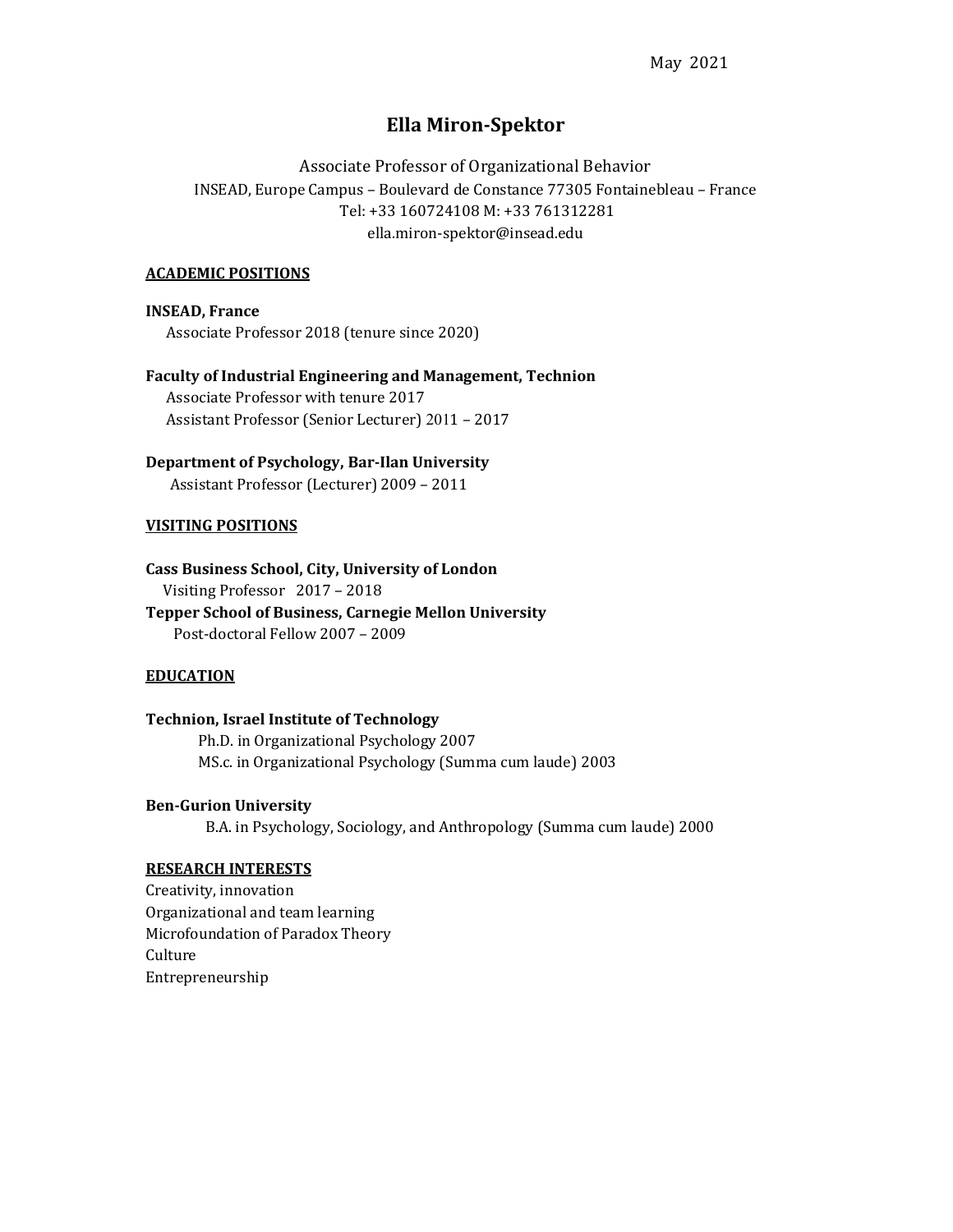#### PUBLICATIONS

\*denotes student

#### Refereed Papers in Professional Journals

Lazar\*, M., Miron-Spektor, E., Chen, G., Goldfarb, B., Agarwal, R., Erez., M., &. (2021). Forming entrepreneurial teams: Mixing business and friendship to create transactive memory systems for enhanced success. Academy of Management Journal.

Miron-Spektor, E., Vashdi, R.D., Gopher\*, H. (2021). Bright Sparks and Enquiring Minds: Differential Effects of Goal Orientation on the Creativity Trajectory. Journal of Applied Psychology.

Pradies, C., Aust, I., Bednarek, R., Brandl, J., Carmine, S., Cheal, J., Cunha, M.P., Gaim, M., Keegan, A., Le, J.K., Miron-Spektor, E., Nielson, R.K., Pouthier, V., Sharma, G., Sparr, J.L. , Vince, R., & Keller, J. (2021). The Lived Experience of Paradox: How Individuals Navigate Tensions during the Pandemic Crisis. Journal of Management Inquiry, 30(2), 154-167.

Lanzolla, G., Lorenz, A., Miron-Spektor, E., Schilling, M., Solinas, G., & Tucci C.L. (2020) Digital Transformation: What is new if anything? Emerging patterns and management research. Academy of Management Discoveries. 6(3), 341-350.

Lazar\*, M., Miron-Spektor, E., Agarwal, R., Erez., M., Goldfarb, B., & Chen G. (2020). Entrepreneurial team formation. Academy of Management Annals, 14(1), 29-59.

Sidi\*, Y., Torgovitsky\*, I. Soibelman\*, D., Miron-Spektor, E., Ackerman, R. (2020). You may be more original than you think: Predictable biases in self-assessment of originality. Acta Psychologica, 203.

Waldman, D., Putnam, L.L. Miron-Spektor, E., & Siegel, S.D. (2019). The role of paradox theory in decision making and management research. *Organizational Behavior and Human Decision* Processes, 155, 1-6.

Miron-Spektor, E., Ingram, A., Keller, J., Smith, W., & Lewis, M.W. (2018). Microfoundations of organizational paradox: The problem is how we think about the problem. Academy of Management Journal, 61(1), 26-45.

Leung, A., Liou, S. Miron-Spektor, E., Koh, B., Chan, D., Eisenberg\*, R., & Schneider, I. (2018). Middle ground approach to paradox: Within- and between-culture examination of the creative benefits of paradoxical frames. **Journal of Personality and Social Psychology**, 114 (3), 443-464.

Paletz, S.B.F., Summer\*, A., & Miron-Spektor, E. (2017). Psychological factors surrounding disagreement in multicultural design team meetings. Co-Design, 14(2) 98-114.

Reagans, R., Miron-Spektor, E., & Argote, L. (2016). Knowledge utilization, coordination, and team performance. Organization Science, 27 (5), 1108-1124.

Miron-Spektor, E., Paletz, S.B.F., & Lin, C-C. (2015). To create without losing face: The effects of face cultural logic and social-image affirmation on creativity. **Journal of Organizational** Behavior, 36 (7), 919-943.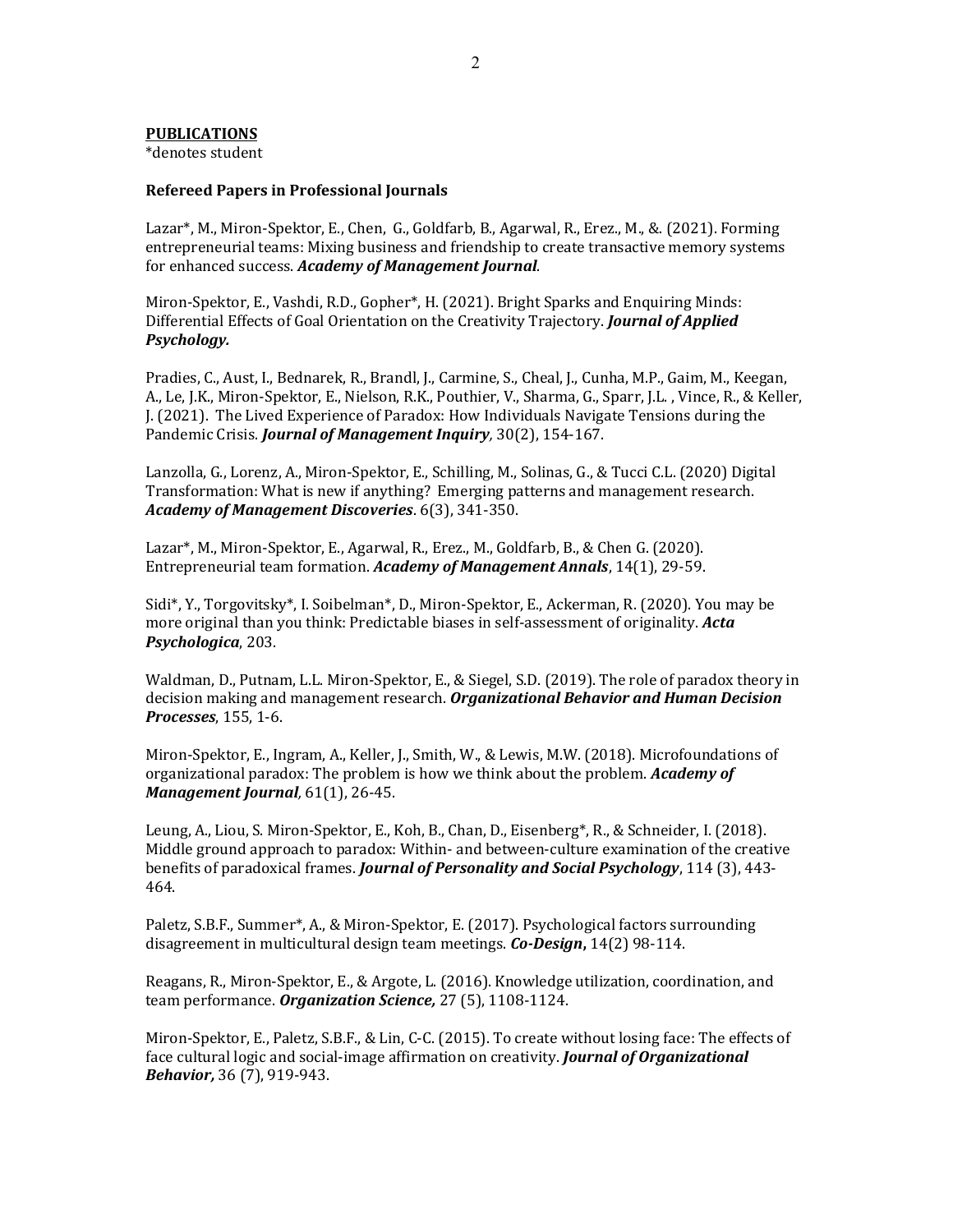Miron-Spektor, E., & Beenen, G. (2015). Motivating creativity: The effects of sequential and simultaneous learning and performance achievement goals on product novelty and usefulness. Organizational Behavior and Human Decision Processes, 127, 53–65.

Paletz, S.B., Miron-Spektor, E., & Lin, C. (2014). A cultural lens on interpersonal conflict and creativity in multicultural environments. Psychology of Aesthetics, Creativity, and the Arts, 8 (2), 237–252.

Miron-Spektor, E., Gino, F., & Argote, L. (2011). Paradoxical frames and creative sparks: Enhancing individual creativity through conflict and integration. Organizational Behavior and Human Decision Processes, 216 (2), 229-240.

 Best Paper Award, Subtrack of Exploring the Paradoxes of Organizing and Organizations, EGOS, 2012.

Miron-Spektor, E., Efrat-Treister\*, D., Rafaeli, A., & Schwartz-Cohen\*, O. (2011). Others' anger makes people work harder, not smarter: The effect of observing anger and sarcasm on complex thinking. Journal of Applied Psychology, 96 (5), 1065-1075.

Miron-Spektor, E., Erez, M., & Naveh, E. (2011). The effect of conformists and attentive-to-detail members on team innovation: Reconciling the innovation paradox. Academy of Management Journal, 54 (4), 740–760.

 Best Student Paper Award (Finalist) of the Technology and Innovation Management (TIM) Division, Academy of Management.

Argote, L., & Miron-Spektor, E. (2011). Organizational learning: From experience to knowledge. Organization Science, 22 (5), 1023–1034.

Gino, F., Argote, L., Miron-Spektor, E., & Todorova, G. (2010). First get your feet wet: The effects of learning from direct and indirect experience on team creativity. Organizational Behavior and Human Decision Processes, 111 (2), 93–101.

Miron-Spektor, E., & Rafaeli, A. (2009). The effects of anger in the workplace: When, where, and why observing anger enhances or hinders performance. Research in Personnel and Human Resource Management, 28, 153–178.

Miron, E., Erez, M., & Naveh, E. (2004). Do personal characteristics and cultural values that promote innovation, quality, and efficiency compete or complement each other? *Journal of* Organizational Behavior, 25, 175–199.

#### Managerial Publications

Miron-Spektor, E. (2021). Why some employees improve their creativity and others don't. Harvard Business Review, France, May 3.

Miron-Spektor, E. (2020). You are more original than you think. **INSEAD knowledge.** Featured in Forbes, Inc. Magazin, Advisory Board, LesEchos Executive Among the 5 most-read INSEAD knowledge articles in 2020

Miron-Spektor, E., Smith, W. (2020). Overwhelmed? Adopt a paradox mindset. **INSEAD** knowledge.

Among the 3 most-read INSEAD knowledge articles in 2020 Featured in BBC, Inc. Magazin, among others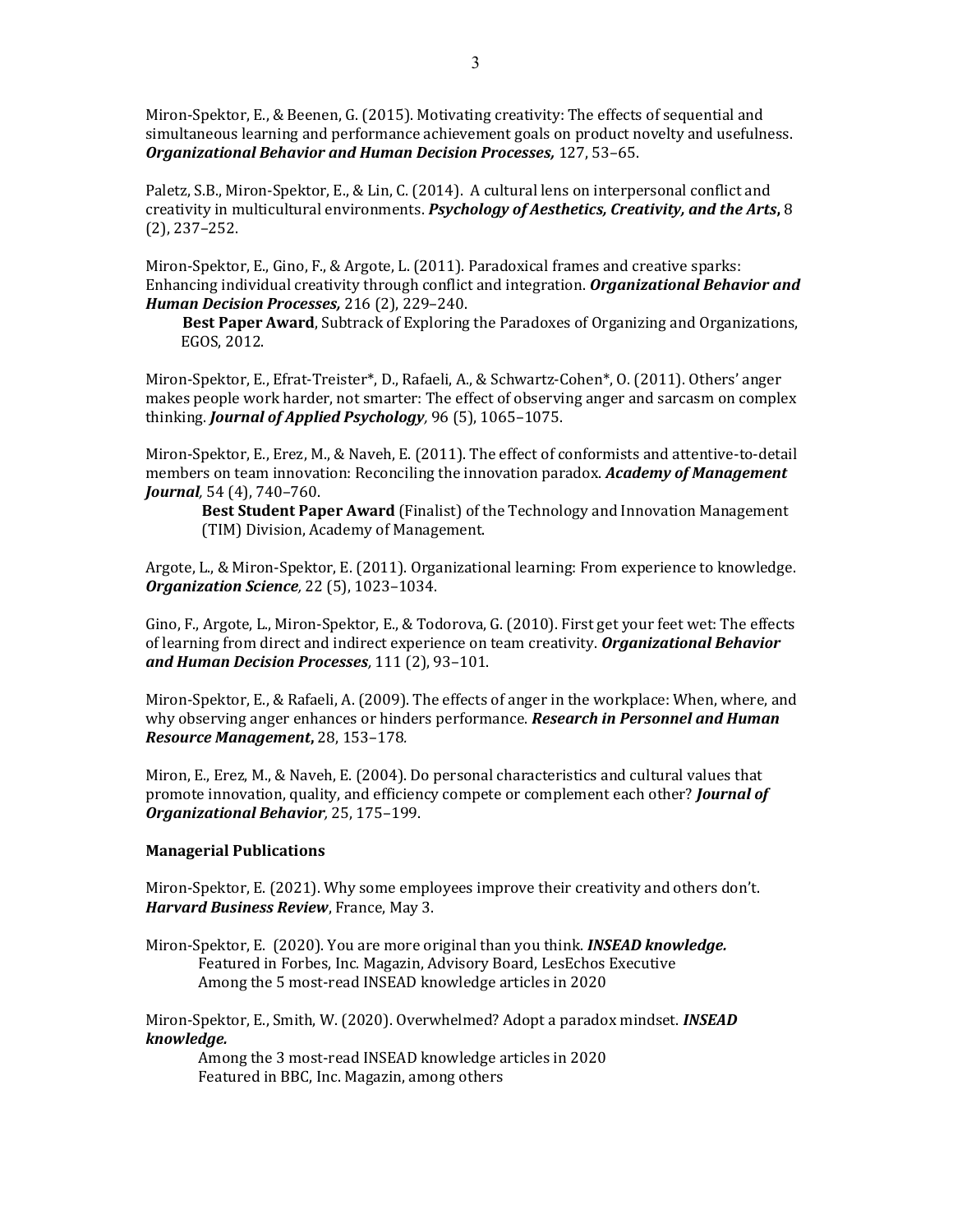Lazar, M., & Miron-Spektor, E. (2020). Start-ups: The Founding Team Is a Real Magic Bullet. INSEAD knowledge.

Also featured in Forbes

Miron-Spektor, E. & Smith, W. (2019). Contradictions at work? Adopt a "Paradox mindset." Academy of Management Insights.

Among the 20 most-read AOM Insights in 2019

Miron-Spektor, E. (2019). Embracing the paradoxes of leadership. **INSEAD knowledge.** The most read INSEAD knowledge articles in 2019

The most-read INSEAD knowledge article in 2019 Also featured in Forbes, France

Miron-Spektor, E., Vashdi, D.R., Amabile, T., & Holzmann, V. (2018). How to make sure good ideas don't get lost in the shuffle. Harvard Business Review, June 6.

Miron-Spektor, E. (2013). Why conformists are a key to successful innovation. *Harvard* Business Review, October 2.

Miron-Spektor, E., Erez, M., & Naveh, E. (2012). To derive creativity, add some conformity. Harvard Business Review, 90, 30–30.

#### Chapters in Books

Schad, J., & Miron-Spektor, E (2020). Lewis, Marianne W.: Paradoxes of Change and Changing through Paradox. In Szabla, D.B. (Ed.) Plagrave Handbook for Organizational Thinkers (End Edition).

Miron-Spektor, E., & Paletz, S.B.F. (2020). Collective paradoxical frames: Managing tensions in learning and innovation. In L. Argote, & J. Levine (Eds.), Handbook of Group and Organizational Learning (pp. 429- 446). Oxford University Press.

Miron-Spektor, E., & Erez, M. (2017). Looking at creativity through a paradox lens: Deeper understanding and new insights. In M. Lewis, W. Smith, W.K., P. Jarzabkowski, & A., Langley (Eds.). Handbook of Organizational Paradox: Approaches to Plurality, Tensions, and Contradictions (pp. 434-451). Oxford University Press.

Paletz, S.B.F., Bogue\*, K., Miron-Spektor, E., & Spencer-Rodgers, J. (2016). Dialectical thinking and creativity from many perspectives: Contradiction and tension. In J. Spencer-Rodgers & K. Peng (Eds.), Psychological and Cultural Foundations of Dialectical Thinking (pp. 267-308) Oxford University Press.

Paletz, S. B. F., Pavisic\*, I., Miron-Spektor, E., & Lin, C.-C. (2016). Diversity in creative teams: Reaching across cultures and disciplines. In L. Y.-Y. Kwan, S. Liou, & A. K.-Y. Leung (Eds.), Handbook of culture and creativity: Basic processes and applied innovations (pp. 171-208). Oxford University Press.

Eliav\*, E., Miron-Spektor, E., & Bear, J. (2016). Humor and creativity. In C. Robert (Ed.). Humor in the Workplace: A psychological perspective (pp.60-75). New York, NY: Routledge.

Gino, F., Todorova, G., Miron-Spektor, E. & Argote, L. (2009). When and why prior task experience fosters team creativity. In Research on Managing Groups and Teams: Creativity in Groups (pp. 87–110). Emerald Group Publishing Limited.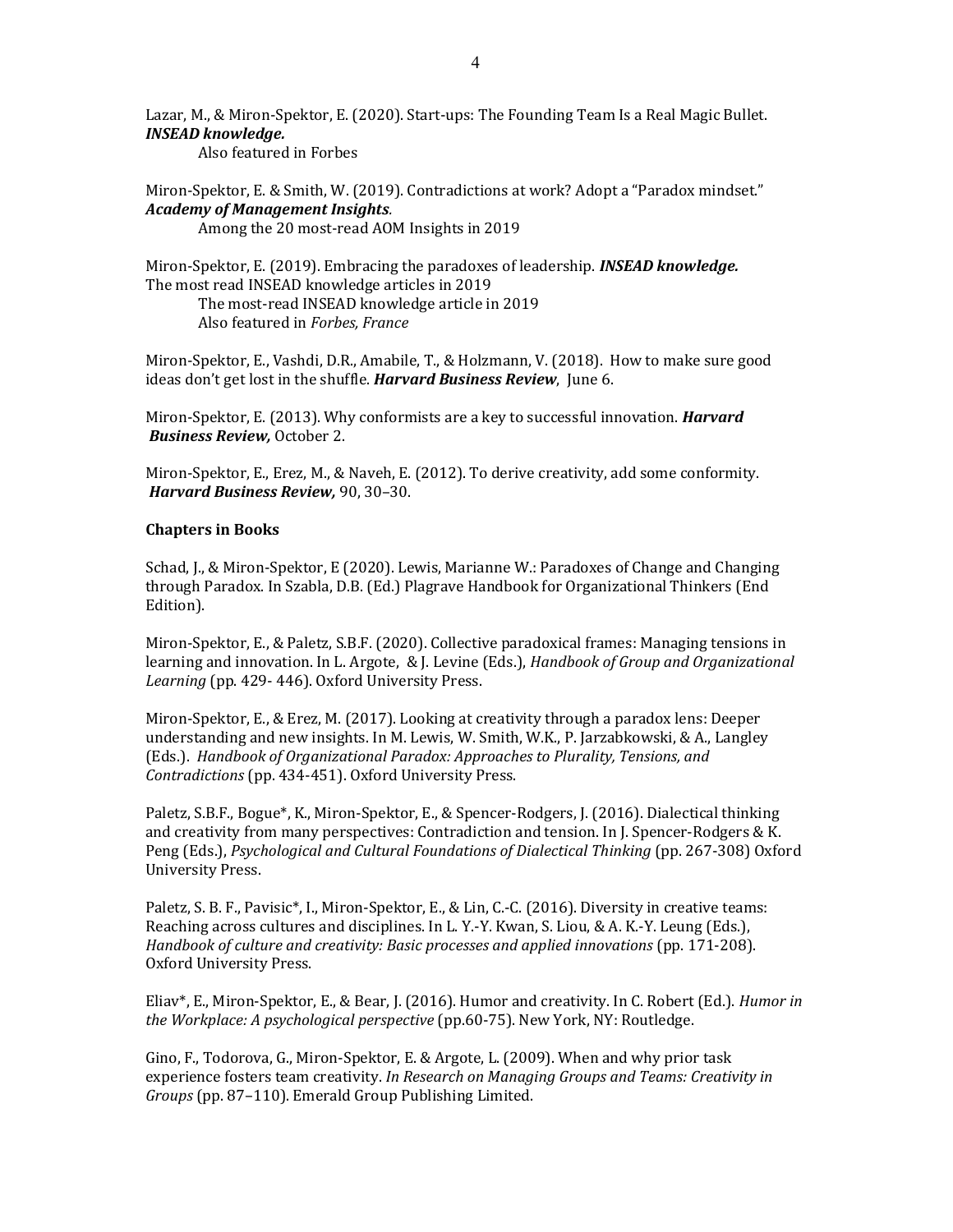Argote, L. & Miron-Spektor, E. (2009). Personnel turnover. *Encyclopedia of Group Processes and* Intergroup Relations (pp. 642–645). Sage Publications.

Papers in Best Paper Proceedings (Rated in top 10%)

Miron-Spektor, E., Vashdi, D. R., & Gopher\*, H., (2019). Improving creativity over time: Goal orientation and procedural justice impact creative endurance. Academy of Management Best Paper Proceedings. 10.5465/AMBPP.2019.137

Eliav\*, E., & Miron-Spektor, E. (2015). The recovery effect: The creative potential of frequent interruptions. Academy of Management Best Paper Proceedings. 10.5465/AMBPP.2015.229. Best Student Paper Award, Finalist. The Technology and Innovation Management (TIM) Division, Academy of Management.

Miron-Spektor, E., Paletz, S.B., & Lin, C. (2014). Abide, push back or challenge? The effect of face loss on creativity in face, dignity and honor cultures. Academy of Management Best Paper Proceedings. 10.5465/AMBPP.2014.208.

Miron-Spektor, E., & Beenen, G. (2012). Both new and useful: How sequential and synchronous goal orientations affect individual creativity, Academy of Management Best Paper Proceedings. 10.5465/AMBPP.2012.219.

Miron-Spektor, E, Gino, F., & Argote, L. (2008). The effect of paradoxical cognition on individual and team innovation. Academy of Management Best Paper Proceedings, 10.5465/AMBPP.2008.33718126.

Miron-Spektor, E., Erez, M., & Naveh E. (2007). Balancing innovation attention-to-detail and outcome-orientation to enhance innovative performance. Academy of Management Best Paper Proceedings. 10.5465/ambpp.2007.26508076.

#### Podcasts

How the Discomfort of Paradox Can Unlock Creativity (2021). INSEAD knowledge.

### AWARDS, FELLOWSHIPS & GRANTS (\*my student)

#### Research

- 2020 Best Paper Award, Finalist, Lazar\*, Miron-Spektor, E., Chen G. Goldfarb B., Erez. M., & Agarwal, R. ENT division, AOM, R. Kauffman Best Paper Awards in Entrepreneurial Cognition.
- 2020 Best Paper Award, Finalist Lazar, Miron-Spektor, E., Chen G. Goldfarb B., Erez. M., & Agarwal, R. "Forming new venture teams: The benefits of mixing business and relationships. " Israel Organizational Behavior Conference (IOBC), Tel Aviv.
- 2017 Best Student Paper Award. Moran Lazar\*, Miron-Spektor & Jennifer Mueller "Emotional attachment to new ideas: A cross-cultural comparison." The 18th Organizational Studies and Human Resources Management conference, Israel.
- 2015 Best Student Paper Award, Finalist. Eliav\*, E. & Miron-Spektor, E. "The recovery effect: The creative potential of frequent interruptions." Technology and Innovation Management Division (TIM), Academy of Management.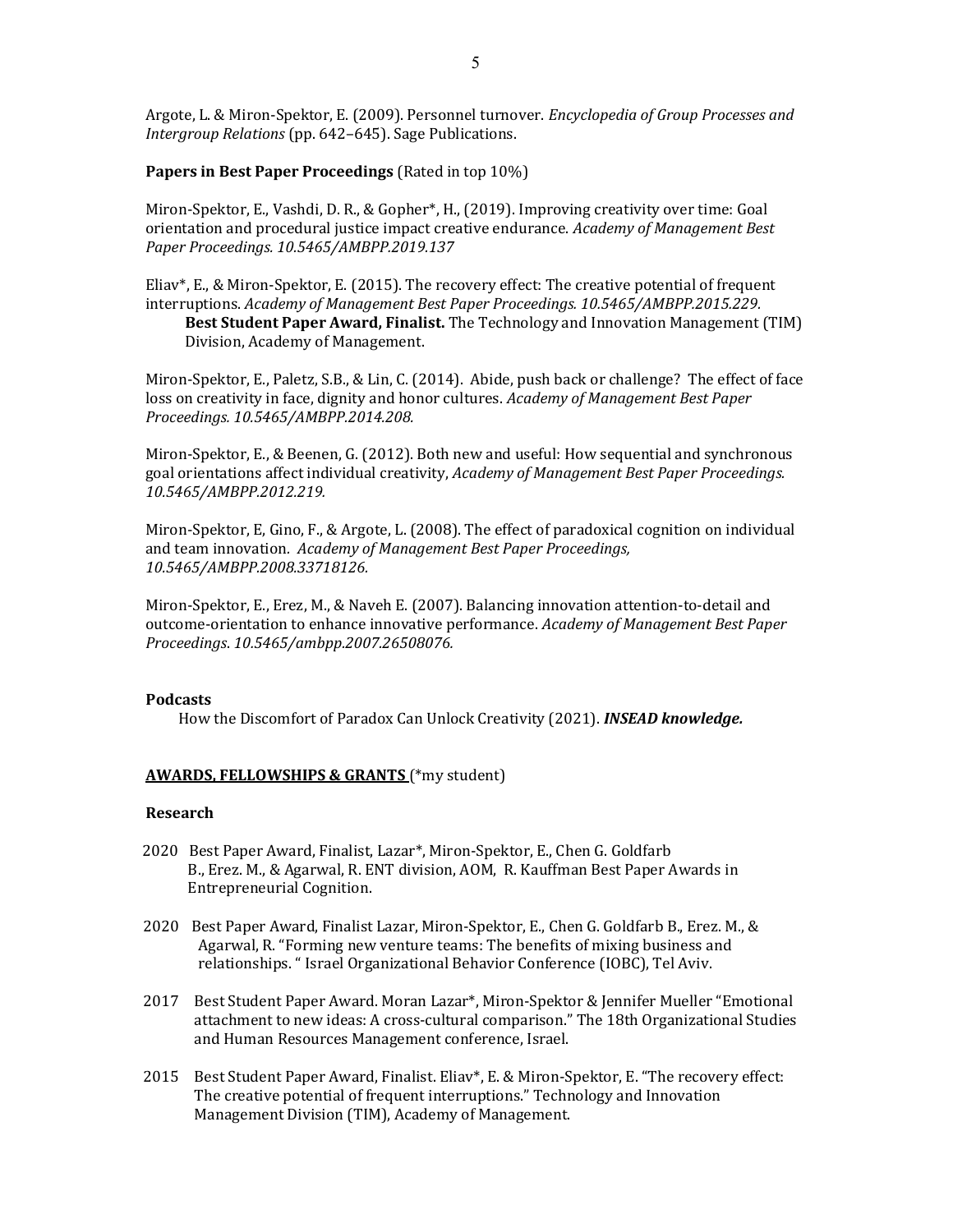- 2014 Editorial Board Outstanding Reviewer, Journal of Organizational Behavior.
- 2012 Best Paper Award. Miron-Spektor, E., Gino, F. & Argote, L. "Fostering Ambidexterity through Paradoxical Frames: A Multilevel Perspective." Subtrack of Exploring the Paradoxes of Organizing and Organizations, EGOS.
- 2011 Best Paper Award. Miron-Spektor, E., Erez, M. & Naveh, E. "The effect of conformists and attentive-to-detail members on team innovation: Reconciling the innovation paradox." Innovation Management, EBS Business School.
- 2007 Best Dissertation Award, Sloan Industry Studies, Finalist
- 2007 Best Student Paper Award, Finalist. Miron-Spektor, E., Erez, M. & Naveh, E. "Balancing innovation attention-to-detail and outcome-orientation to enhance innovative performance." Technology and Innovation Management Division (TIM), Academy of Management.
- 2006 Fulbright, Post-Doctoral Fellow ISEF-Rabin Award
- 2004 Sylvia Rose Fine Fellowship
- 2003 The Mitchner Award in Quality Sciences and Quality Management, Technion
- 1999 Dean's Award for Special Distinction, Ben-Gurion University

#### **Teaching**

Nominated for Yanai Prize for Excellence in Academic Education, Technion 2016

Teaching Excellence Award, Technion MBAs and EMBAs, OB core and Electives 2013, 2014, 2015, 2016

Teaching Excellence Award, Technion Undergraduates, OB Core 2003, 2004, 2006

#### Research Grants

#### **External**

- 2018 NSF National Science Foundation (SOO- 1759196). Entrepreneurial team formation and its effect on subsequent entrepreneurial outcomes (\$363,000). With Moran Lazar\*, Gilad Chen, Miriam Erez, Brent Goldfarb, and Rajshree Agarwal.
- 2017 ISF Israel Science Foundation. Creativity Momentum: How and Why Change in Creative Experience Overtime Affects Commitment and Turnover (190,000 NIS). With Dana Vashdi (extended for 2019).
- 2017 Bank Hapoalim. Creativity under the radar. \$60,000.
- 2017 Coleman-Cohen Fund 6,000 GBP (British Pounds)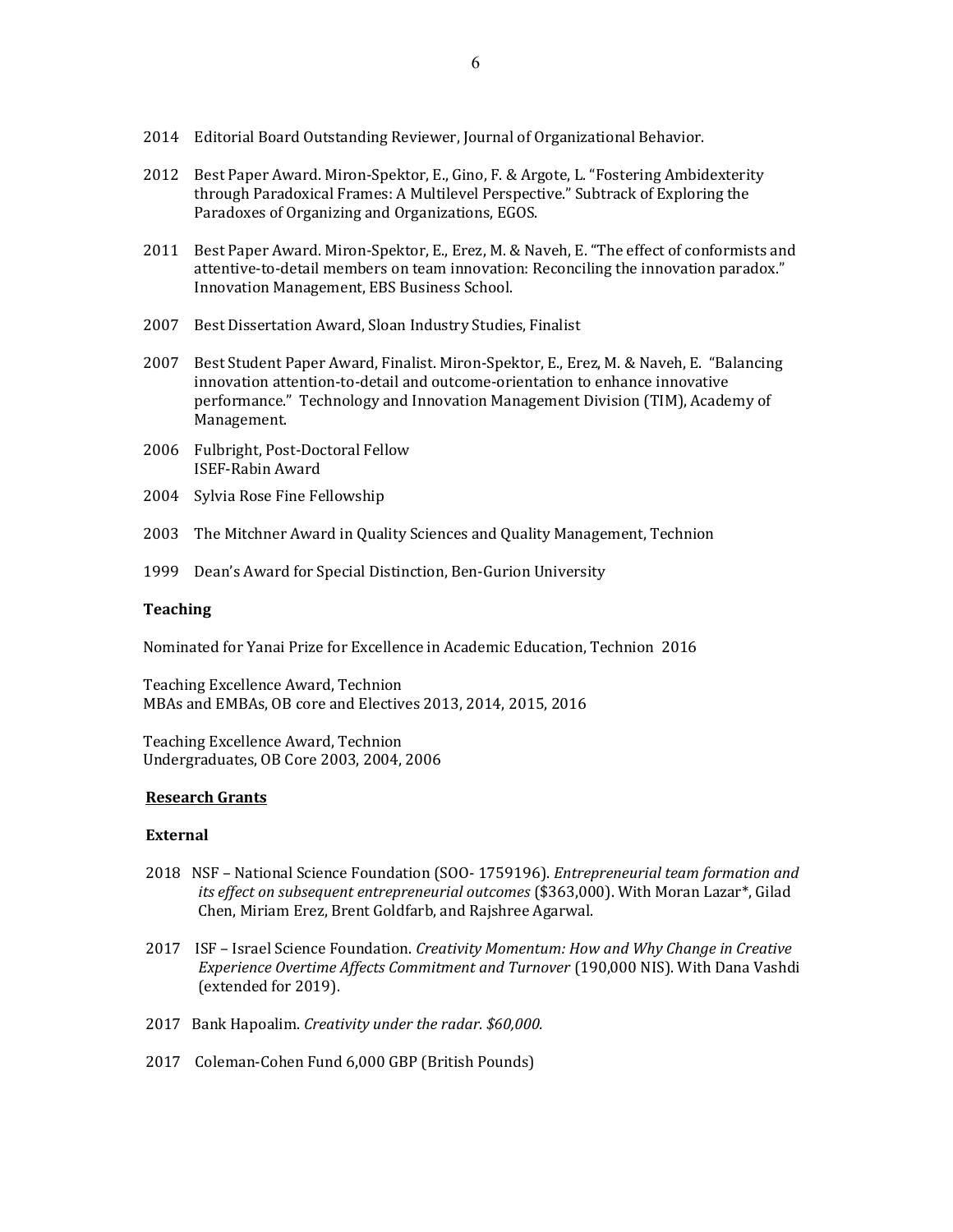- 2011 Marie Curie (IRG). European Union's Seventh Framework Programme (FP7/2007- 2013) under grant agreement number [IRG – PIRG07-GA-2010-268325]. Developing innovative capabilities in teams. 100,000 EURO.
- 2008 National Science Foundation (NSF, SES-0823283). The two wonders of working together: How matching what people know with what they do and shared frameworks contribute to Transactive memory system and team performance. \$392,000. With Linda Argote and Ray Reagans.
- 2006 Fulbright & ISEF-Rabin, Post-Doctoral Fellow. \$22,500.

#### Internal

- 2019 The Patrick Cescau/Unilever Endowed Fund. Idea Evaluation in Diverse Groups (8,674 Euro)
- 2006 The Center for Organizational Learning, Innovation, and Performance, Carnegie Mellon University. \$61,000.
- 2006 The Samuel Neaman Institute, Technion. Managing the opportunity discovery and evaluation process to enhance expected value. With Uzi de-Haan, Miriam Erez, Avi Feigenbaum, and Tali Sivan. \$5000.
- 2003 The Samuel Neaman Institute, Technion (with Miriam Erez and Eitan Naveh). In a study titled Innovation and Attention to Detail in R&D. \$5000.
- 2002 The Samuel Neaman Institute, Technion (with Miriam Erez and Eitan Naveh). On the research on Innovation, Quality, and Efficiency in R&D: A Multi-Level Analysis of the effects of individuals, teams, leadership, and organizational factors. \$11,000.

#### GRADUATE STUDENTS

#### INSEAD

- Tianyu He
- Eric Lou
- Yanbo Song
- Matthew Rubin
- Orit Zommer Balicer

#### Technion Ph.D.

- Moran Lazar. Entrepreneurial team formation. 2017-2021
- Marnina Hoffman. Dynamic constraints and creativity: The effect of timing. 2016-2019.
- Emuna Eliav. Taking women seriously: The effect of humor expression and gender on perceived warmth, competence, and performance. 2015-2018.
- Tal Mishan. When work becomes play and play becomes work: When and why play enhances creativity? 2012-2015

#### M.Sc. (with Thesis)

- Tal Lindenbaum 2019
- Moran Lazar, 2017
- Yael Zeidberg, 2016
- Hadas Yaniv, 2016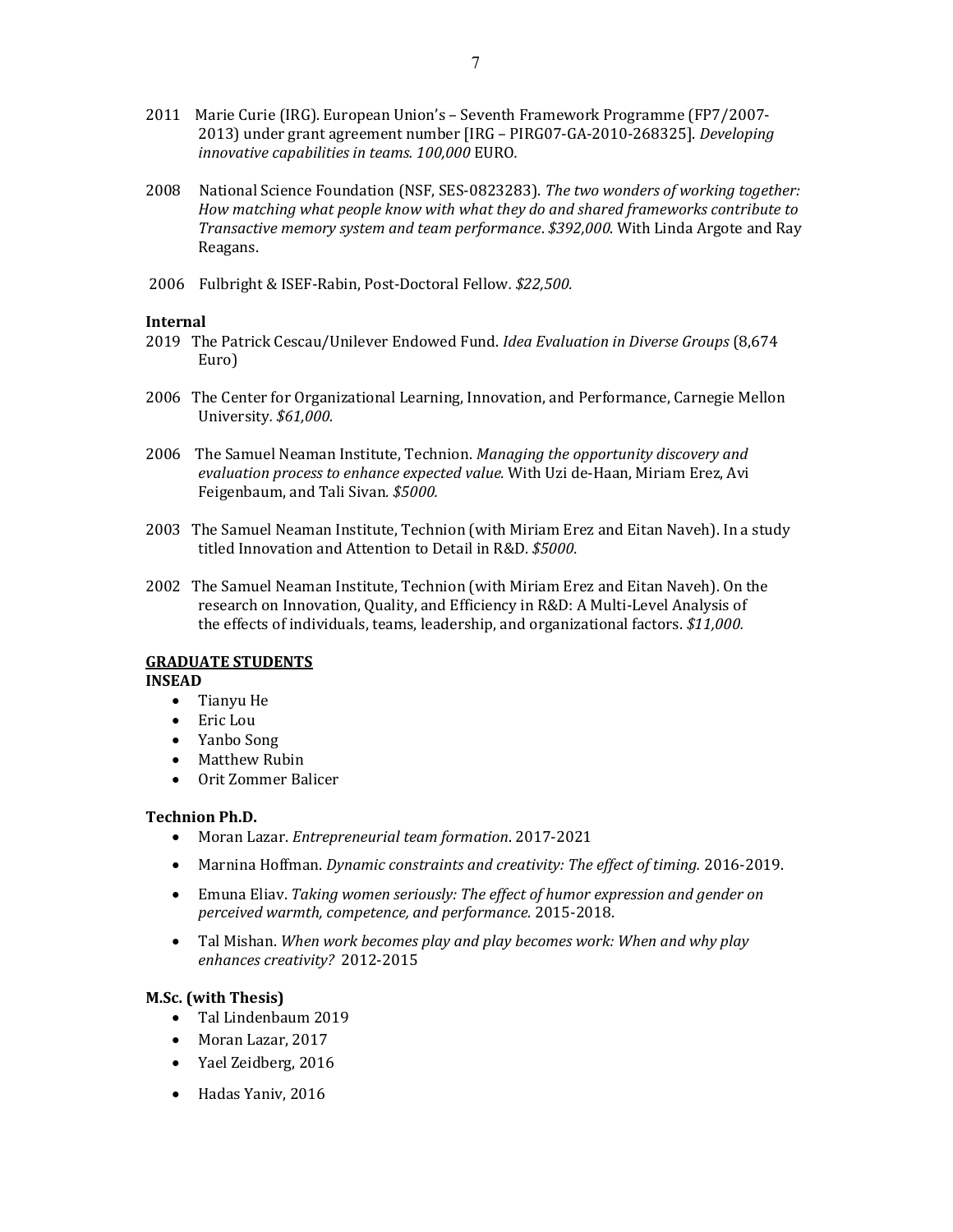- Ortal Ashkenazi, 2015
- Daniela Soibelman, 2015
- Emuna Eliav, 2014
- Roni Eisenberg, 2014
- Sivan Haron-Yehuda, 2013
- Oren Ginat, 2012
- Roni Gorsky, 2012
- Anat Kaplun, 2012
- Michal Mordehai, 2011
- Adi Yahav, 2011

#### TEACHING AND PROGRAM MANAGEMENT

Organizational Behavior Core course

INSEAD Master in Management (MiM)- 2020 -now INSEAD, MBA program 2018-now Technion, MBA, and MS.c. programs 2011- 2016 Bar-Ilan University, MA program 2009-2011 Carnegie Mellon University, MBA program 2006-2009

### Executive Education Programs

INSEAD, IWF Women leading global change INSEAD, Leading for Results INSEAD, ITP Virtual Teaching Lab

# Creativity and Entrepreneurship Elective

Technion, Graduates program, 2016

### Team Management, Elective

Technion, MBA & EMBA programs 2015-2016

Innovation and Learning, Motivation, Electives Technion, Graduates program 2011-2016

Social Psychology Core course Bar Ilan University, MA program 2010

Advanced Social Research Core course Bar Ilan University, MA program 2009-2010

### INSTITUTIONAL SERVICE

#### INSEAD

Diploma committee 2020-2021 OB Area, seminar coordinator 2019-2020 OB Area, Ph.D. committee 2018-2019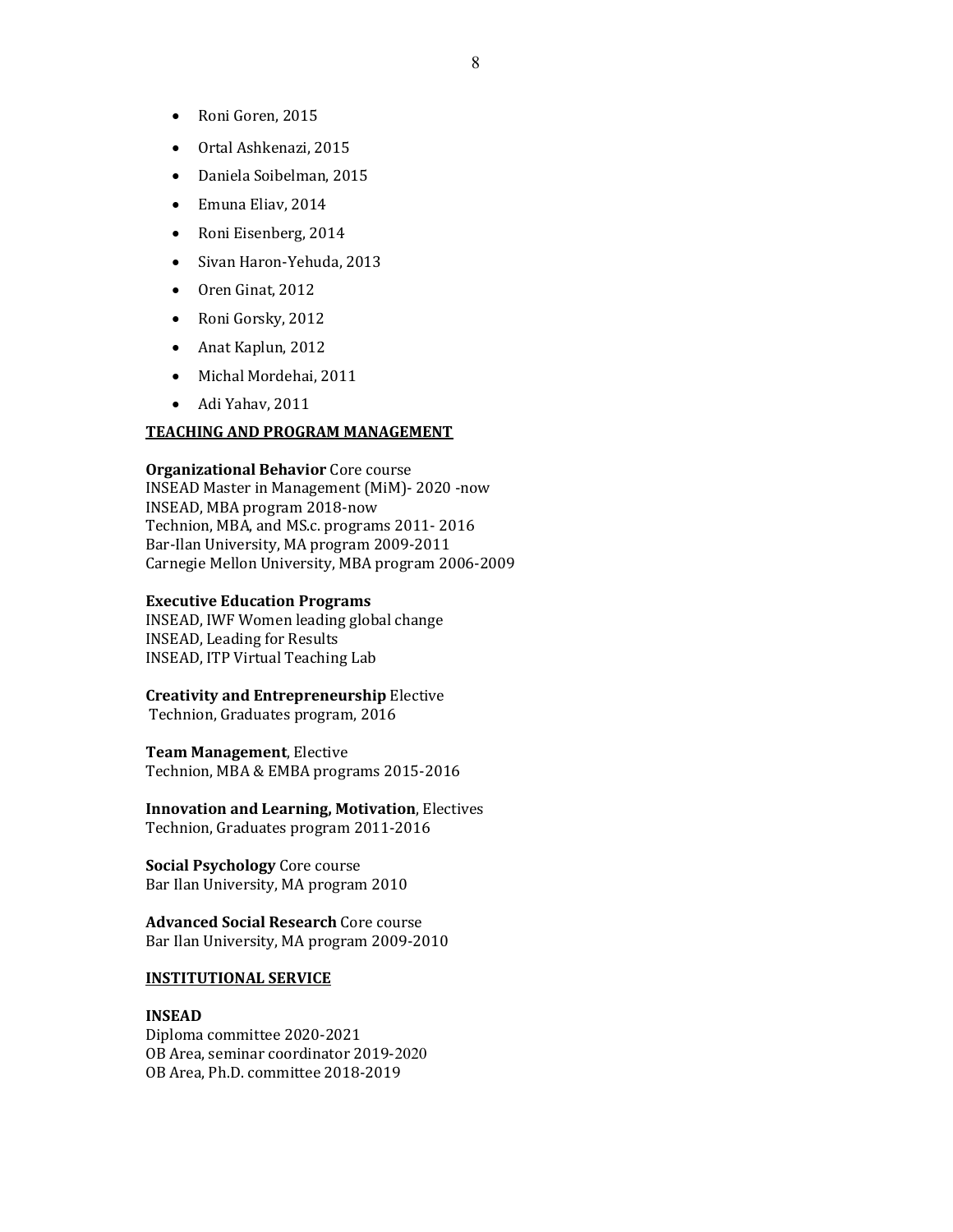### Technion

Academic Manager of the Entrepreneurship Program (Undergraduates minor), 2015 – 2017. Member in the Faculty Development Committee, 2017 – 2018 Organizer, Open day, Behavioral Sciences Area, 2016 – 2017 Chair, Graduate Student Recruitment Committee, 2014 – 2017 Faculty Council secretary, 2011 – 2013 Behavioral Sciences Seminar Coordinator, 2004 – 2006

# PROFESSIONAL SERVICE

# Editorial positions

Guest co-Editor, Special Issue on Novel Perspectives on Creativity in Organizations, Organizational Behavior, and Human Decision Processes, 2019-2021

Guest co-Editor, Special Issue on The Digital Transformation: What is New if Anything, *Academy* of Management Discoveries, 2018-2020

Guest co-Editor, Special Issue on The Role of Paradox Theory in Decision Making and Management Research, Organizational Behavior, and Human Decision, 2017-2019

## Editorial Board

Organization Science, Board Member, 2009 – now Organizational Behavior and Human Decision Processes, Board Member, 2020 - now Academy of Management Discoveries, Board Member, 2019 – now Journal of Organizational Behavior, Board Member, 2012 – 2020

### Ad Hoc Reviewing

Academy of Management Journal, Academy of Management Review, Administrative Science Quarterly, Organization Science, Organizational Behavior and Human Decision Processes, Journal of Organizational Behavior, Journal of Management Studies, Human Relations Applied Psychology: An International Review.

# Grant Reviewing

ISF, BSF

#### Public Professional Activities

Member, Award Committee of the Outstanding Publication in Organizational Behavior, OB Division, Academy of Management, 2013.

# **CONFERENCES**

#### Organized Conferences

- 2018 Academy of Management Conference in Israel. From Start-up to Scale-up. Organizer (with Uriel Stettner and Shiko Ben Menachem)
- 2018 Israel Organization Behavioral Conference (IOBC), Creativity and Innovation in Organizations. The organizer of the doctoral consortium (with Michal Biron)
- 2018 European Groups and Organization Studies (EGOS), Paradox Subtrack. Taken by Surprise: Expanding our Understanding of Paradoxes and Contradictions in Organizational Life. Organizer (with Jonathan Schad and Josh Keller).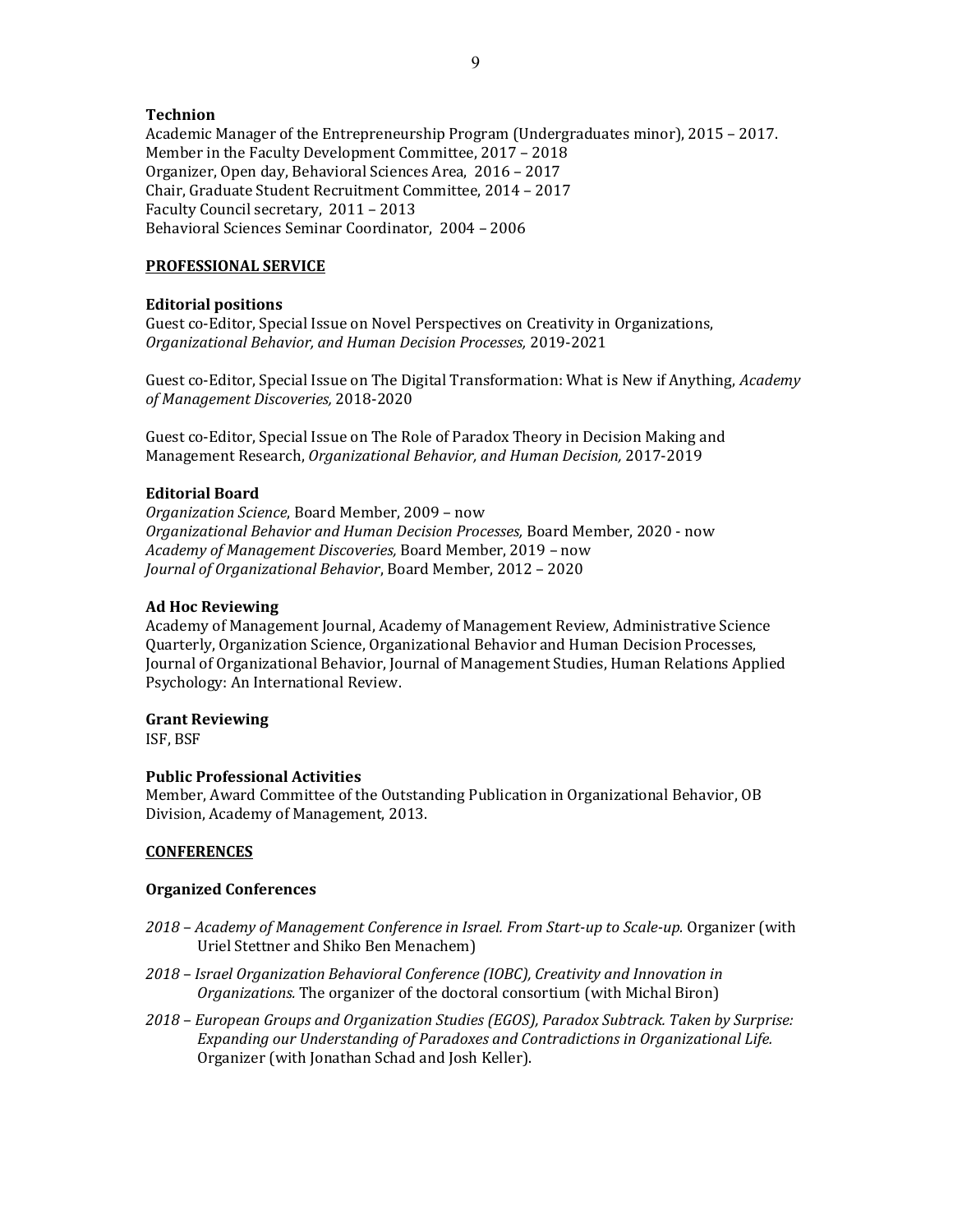- 2016 2021 Organizational Paradox: Engaging Plurality, Tensions and Contradictions (EGOS). Member in the Organizing Standing Working Group, Paradox subtrack. (with Marianne Lewis, Wendy Smith, Costas Andriopoulos, Ina Enhert, and Valery Michaud.
- 2012 Conference on Cognition and Organization Behavior in Honor of Miriam Erez and Daniel Gopher Technion. Organizer with Ido Erev.

#### Organized Professional Developmental Workshops

- 2019 Enlightening the Future of Paradox Theory: Writing Workshop on the Centripetal and Centrifugal Forces of Theory Development (PDW). Annual Meeting of the European Group for Organizational Studies (EGOS), Edinburgh. Organizer with Jonathan Schad and Camille Paradis.
- 2015 A research incubator for exploring the dynamic switching and interplay between priorities and states: Examples from research on errors and innovation. Professional Development Workshop (PDW), Academy of Management Annual Meetings, Vancouver. Organizer with Eitan Naveh and Miriam Erez.
- 2015 Paradoxes and unreason: Provoking greater examination into organizational life, Annual Meeting of the European Group for Organizational Studies (EGOS), Athens. Organizer with Costas Andriopoulos and Wendy Smith.
- 2014 Enriching paradox theory: Comparing eastern and western views. Professional Development Workshop (PDW), Academy of Management Annual Meetings, Boston. With Wendy Smith and Josh Keller.
- 2013 Exploring paradox using experiments and quantitative methods. Professional Development Workshop (PDW). Academy of Management Annual Meetings, Anaheim. Organizer with Wendy Smith, Marianne Lewis, and Costas Andriopoulos.
- 2012 A research incubator for exploring paradox in creativity and innovation management, Professional Development Workshop (PDW) Academy of Management Annual Meetings. Organizer with Eitan Naveh and Miriam Erez.
- 2005 Workshop on Strategic Business Innovation: A Multidisciplinary Approach. Technion. Organizer with Miriam Erez

#### Plenary and invited talks

- 2019 Microfoundation of Organizational Paradox: The Problem is How We Think About the Problem. CONINC invited Seminar. Groningen, Netherland.
- 2019 Microfoundations of Paradox: Where Are We and What is Next? Academy of Management Annual Meeting, Boston.
- 2019 Fostering Creativity: Paradox mindset as a key to leveraging every day tensions. Association for Psychological Science, Washington DC, US.
- 2017– A paradoxical approach to innovation management. Conference on Innovation and Human Resources, The Interdisciplinary Center, Herzelia, Israel.
- 2017– Creativity under the radar. Conference on Innovation in The Public Sector, University of Haifa, Israel.
- 2017– The creative engineer: Leading change in the 21st century. Dean's Honor Ceremony. Faculty of Computer Science, Technion, Israel.
- 2016– Microfoundation of organizational paradox. Learning and Innovation Laboratory, Harvard University, USA.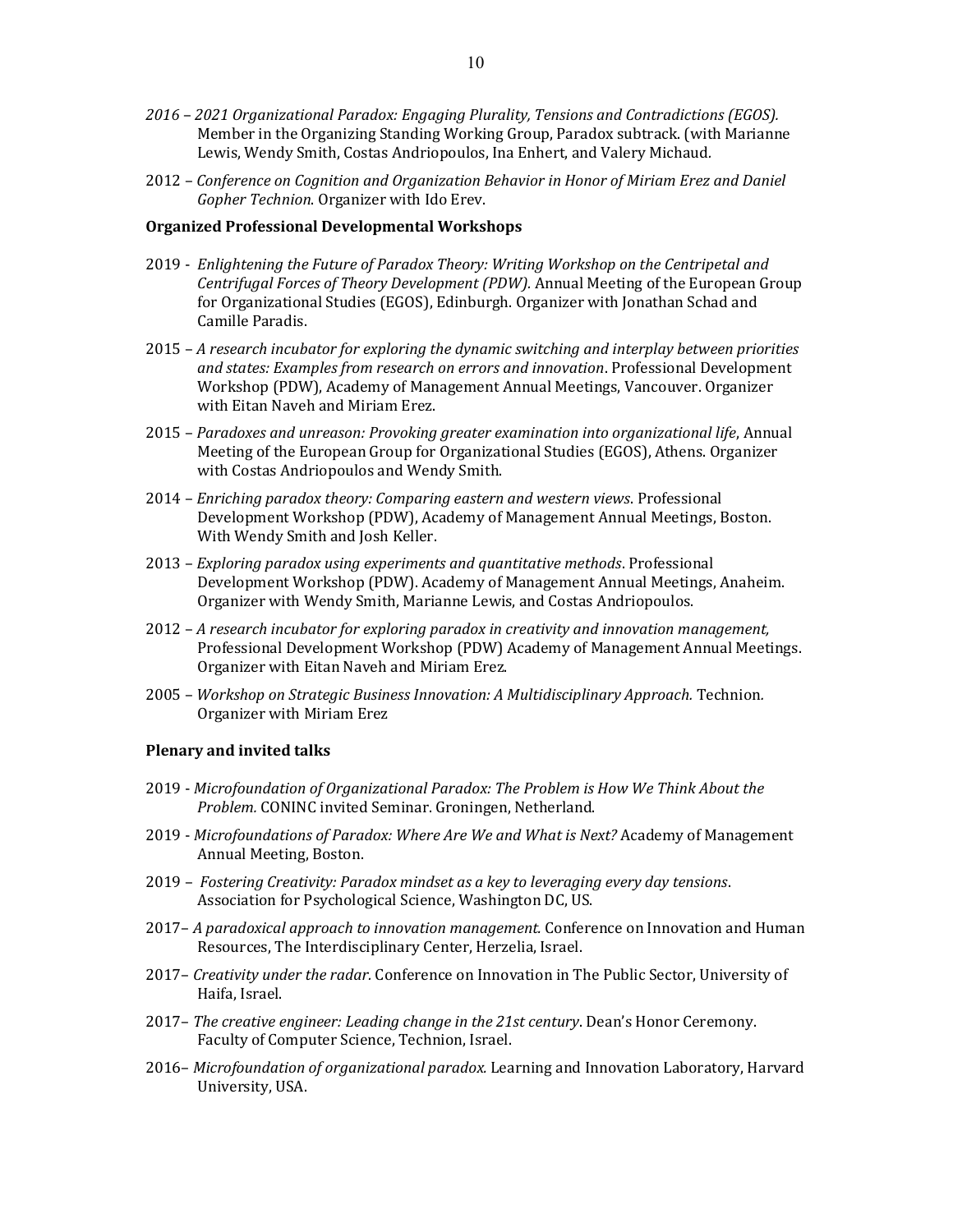- 2016 Learning from career narratives/stories of leading academics, Israel Organizational Behavior Conference (IOBC), Tel Aviv, Israel.
- 2015– The paradox of creativity: From either novelty or usefulness to both novelty and usefulness. Shantou University, Business School, China.
- 2015 Eastern and western approaches to paradox management. Annual Meeting of the Academy of Management, Vancouver, Canada.
- 2015 Mentoring graduate students: Tips, best practices, and life-changing stories from the experts. Annual Meeting of the Academy of Management, Vancouver, Canada. Panelist as Miriam Erez's former student.
- 2014 Enriching paradox theory: Comparing eastern and western views. Annual Meeting of the Academy of Management, Boston, USA.
- 2013 Advancing paradox theory: Methods to empirically explore organizational tensions. Annual Meeting of the Academy of Management, Anaheim.
- 2012– The interplay between quality and innovation and how to reconcile the paradox. The Annual Conference of the Israeli Society of Quality in Medicine, Tel Aviv, Israel.

#### Other Talks and Roles

- 2017– How to build and manage innovative teams. Yale, Global Network for Advanced Management program, GNAM. Technion, Israel.
- 2016– Creative learning: Educating the scientists and entrepreneurs of tomorrow. Conference on Teaching in Higher Education: The Next Challenge, Technion, Israel.
- 2016– Building and managing innovative teams. Global Network for Advanced Management program, GNAM, Technion, Israel.
- 2016– The paradox of creativity: Promoting contradictory processes to enhance team creativity. Entrepreneurship Boot Camp for visitors from York University in Technion, Israel.
- 2013– Paradox of leadership. Annual Meeting of the European Group for Organizational Studies—EGOS, Montreal, Canada (Discussant).
- 2012– Multiple methods to explore paradox. Annual Meeting of the European Group for Organizational Studies—EGOS, Helsinki, Finland (Discussant).
- 2011– Contracts—Economic, behavioral, and empirical perspectives, Jerusalem, Israel (Discussant).

#### Selective workshops by invitation only

- 2017– Initiative for Academic Collaboration in the Middle East and North Africa (IACMENA). INSEAD, France.
- 2016– 22nd Annual Organisational Behavior Conference: The Wharton School. Philadelphia, USA.
- 2015– Initiative for Academic Collaboration in the Middle East and North Africa (IACMENA). Cambridge, UK.

#### Conference Presentations of Refereed Papers (\*student)

Lanzolla, G., Lorenz, A., Miron-Spektor, E., Schilling, M., Solinas, G., & Tucci C.L. (In press) Digital Transformation: What is new if anything? Emerging patterns and management research. Academy of Management Discoveries.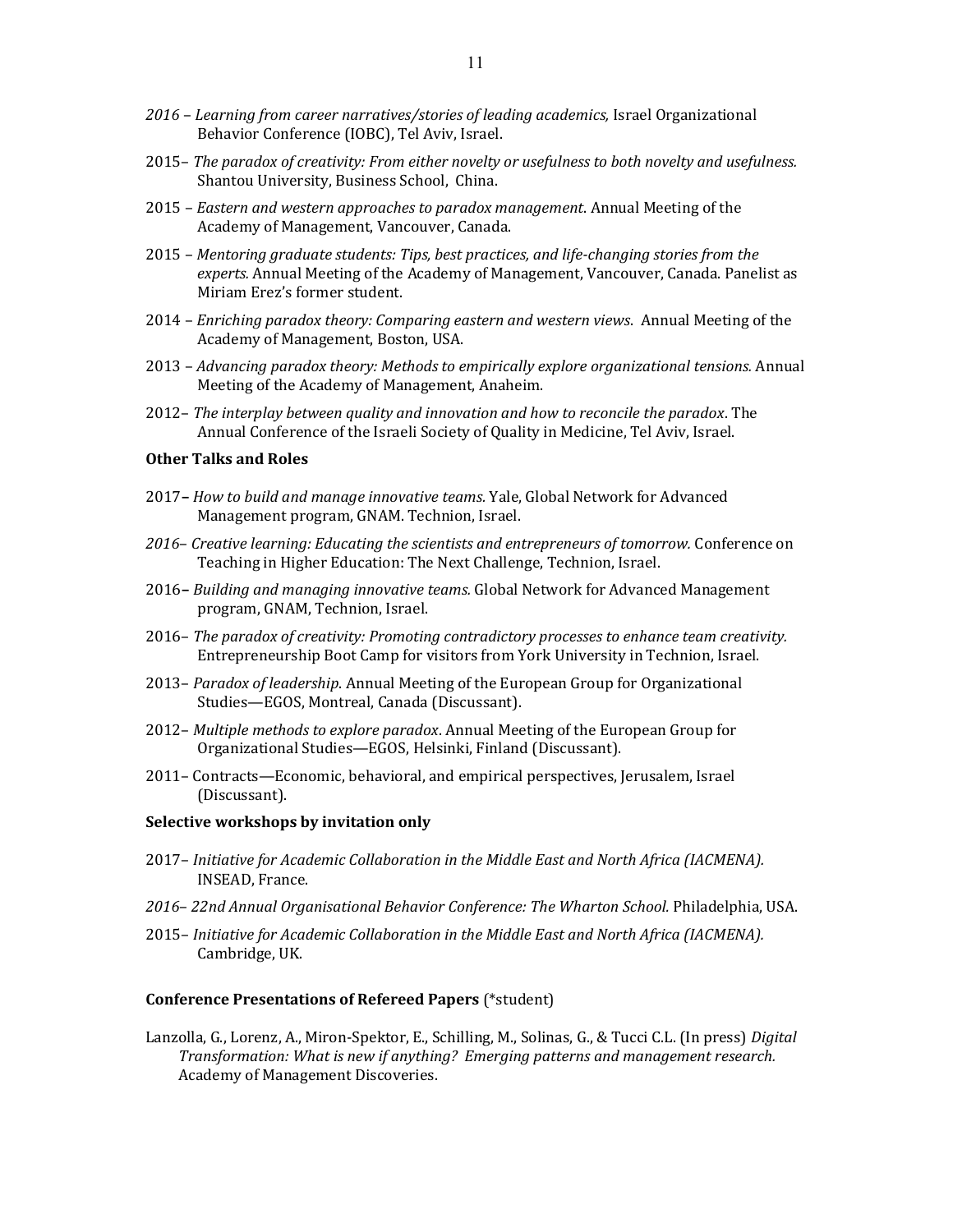- Lazar<sup>\*</sup>, M., Miron-Spektor, E., & Mueller, J., (2020). Attachment to new ideas: A new perspective of idea evaluation. Academy of Management Annual Meeting, online.
- Shao\*, Y., Miron-Spektor, E., Tauber, S., & Nijstad, B.A. (2020). Relationship conflict and observers' work engagement: A paradox perspective. Academy of Management Annual Meeting, online.
- Lazar\*, M., Miron-Spektor, E., Chen G., Goldfarb, B., Erez, M., & Agarwal, R. (January, 2020). Forming Entrepreneurial Teams: The Importance of Mixing Business and Friendship. Academy of Management Annual Meeting, online.
- Miron-Spektor, E. Vashdi, D., & Lidenbaum<sup>\*</sup> T. (January, 2020). *Leading to Success with a* Paradox Mindset and a Proactive Approach: A Story of Employees' Adaptivity. Israel Organizational Behavior Conference (IOBC), Tel Aviv.
- Lazar\*, M., Miron-Spektor, E., Chen G., Goldfarb, B., Erez, M., & Agarwal, R. (Januray, 2020). Forming new venture teams: The benefits of mixing business and relationships. Israel Organizational Behavior Conference (IOBC), Tel Aviv.
- Eliav\*, E., Miron-Spektor, E., Bear, J., (2019, August). Can Funny Women Get Ahead? Managing the Warmth-Competence Paradox through Humor. Academy of Management Annual Meeting, Boston.
- Miron-Spektor, E., Vashdi, D. & Gopher\* H. (2019, August). Improving Creativity Over time: Goal Orientation and Procedural Justice Impact Creative Endurance. Academy of Management Annual Meeting, Boston.
- Lazar\*, M. Miron-Spektor, E., Erez, M., Chen, G., Goldfarb, B., & Agarwal, R. (2018, August). Entrepreneurial Team Formation: Integrating Micro and Macro Perspectives. Academy of Management Annual Meeting, Chicago.
- Tripathi\*, N., Miron-Spektor, E., & Lewis, M. (2018, August). Mixed Blessings: Dynamic Impact of Paradoxical Leader Behavior on Subordinate' Engagement and CWB. Academy of Management Annual Meeting, Chicago.
- Eliav\*, E., Miron-Spektor, E., & Bear, J., (2018, July). Funny women can get ahead: Managing the warmth-competence paradox through humor. European Group for Organizational Studies (EGOS), Tallinn, Estonia.
- Tripathi\*, N., Miron-Spektor, E., & Lewis, M. (2018, July). A dual-process model for dynamic impact of paradoxical leader behavior on subordinate' emotions and work behaviors. European Group for Organizational Studies (EGOS), Tallinn, Estonia.
- Eliav\*, E., & Miron-Spektor, E. (2018, January). Unconscious inspiration: Frequent interruptions can spark creativity. Israel Organizational Behavior Conference (IOBC), Tel Aviv.
- Eliav\*, E., Miron-Spektor, E., & Bear, J. (2018, January). Taking Women Seriously: The Effect of Humor Expression and Gender on Social Influence. Israel Organizational Behavior Conference (IOBC), Tel Aviv.
- Zaidberg\*, Y., Miron-Spektor, E., & Erez, M. (2018, January). Does team Self-promotion Contribute to Entrepreneurial Success in Pitching Events? Israel Organizational Behavior Conference (IOBC), Tel Aviv.
- Lazar\*, M., Miron-Spektor, E., & Mueller, J. (2018, January). Getting Attached: Emotional Attachment to New Ideas in Different Cultures. Israel Organizational Behavior Conference (IOBC), Tel Aviv.
- Miron-Spektor, E., & Vashdi, D. (2018, January). Motivating Creativity Over Time: Learning and Performance Achievement Goals and Creativity Momentum. Israel Organizational Behavior Conference (IOBC), Tel Aviv.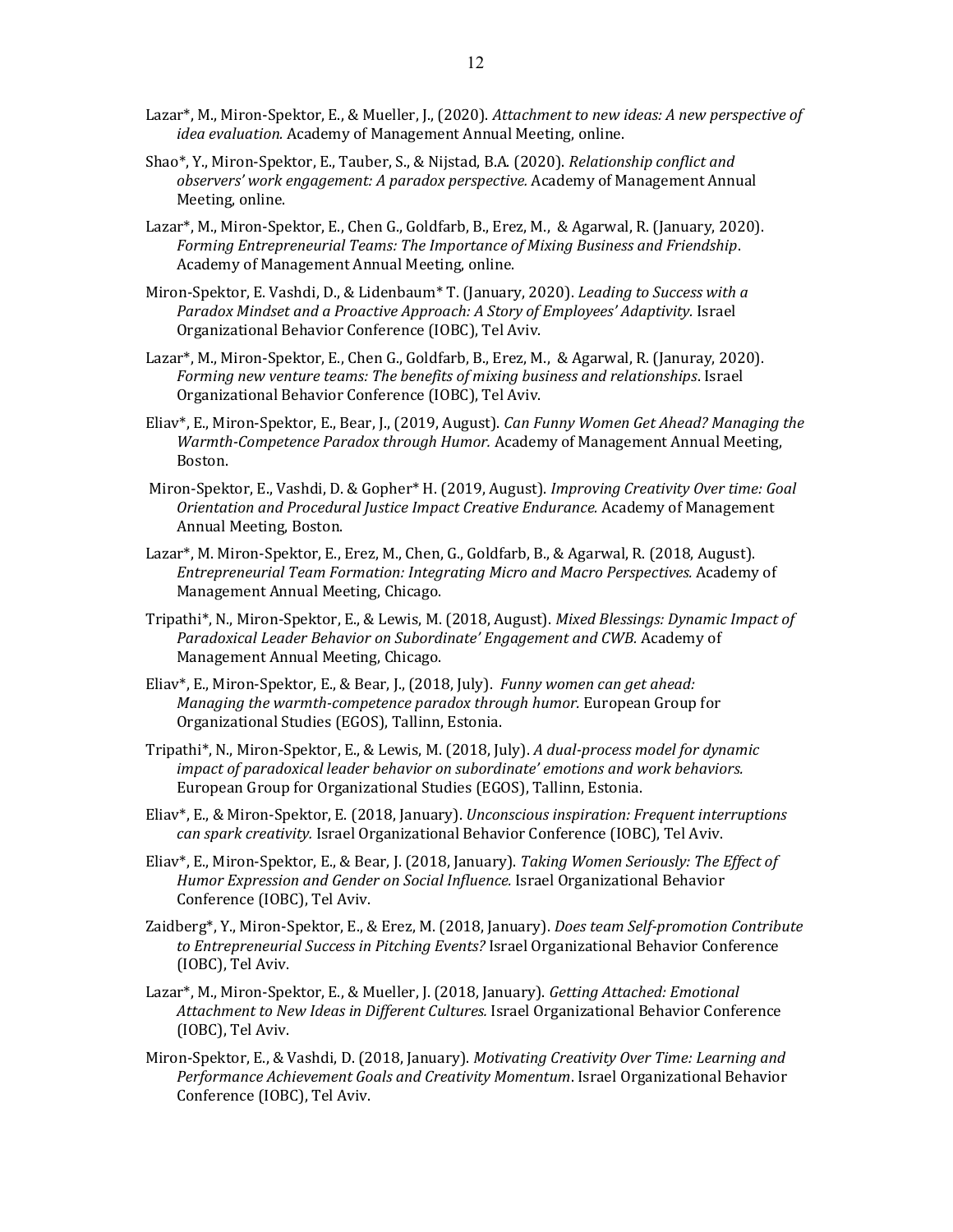- Miron-Spektor, E., Imgram, A. Keller, J., Smith, W., & Lewis, M. (2017, August). *Microfoundations* of Organizational Paradox: Paradox Mindset, Limited Resources and Tensions. Annual Meeting of the Academy of Management, Atlanta.
- Miron-Spektor, E., Kark, R., & Mishan\*, T. (2016, January). Playing 'In-Side-Out of the Box': The Role of a Safe Environment in the Relationship between Play and Creativity. Israel Organizational Behavior Conference (IOBC), Tel Aviv.
- Ashkenzi\*, O., Miron-Spektor, E., & Vashdi, D. (2016, August). The effect of locus of control and creative self-efficacy on innovation: The moderating role of embracing paradox. Annual Meeting of the Academy of Management, Vancouver. Anaheim.
- Eliav\*, E., & Miron-Spektor, E. (2016, January). Frequent interruption and creativity: The moderating role of polochrinicity and task type. Israel Organizational Behavior Conference (IOBC), Tel Aviv.
- Miron-Spektor, E. & Beenen, G. (2015, August). The effects of learning and performance achievement goals on product novelty and usefulness. Annual Meeting of the Academy of Management, Vancouver.
- Miron-Spektor, E. (2015, August). The creative benefits of a paradoxical frame: Western vs. Eastern approach. Annual Meeting of the Academy of Management, Vancouver.
- Eliav\*, E., & Miron-Spektor, E. (2015, August). The recovery effect: The creative potential of frequent interruptions. Annual Meeting of the Academy of Management, Vancouver.
- Miron-Spektor, E., Ingram, A., Keller, J., Smith W., & Lewis, M. (2015, July). Tensions in everyday work: Provoking an individual level theory of paradox. Annual Meeting of the European Group for Organizational Studies (EGOS), Athens, Greece.
- Miron-Spektor, E., Ingram, A., Keller, J., Smith W., & Lewis, M. (2014, August). Paradox mindset as a catalyst for creativity and innovation: Construct and measure development. Academy of Management Annual Meetings, Philadelphia.
- Miron-Spektor, E., Paletz, S.B., & Lin, C. (2014, August). Abide, push back or challenge? The effect of face loss on creativity in face, dignity and honor cultures. Academy of Management Annual Meetings, Philadelphia.
- Zaidberg\*, Y., Miron-Spektor, E., & Erez, M. (2014, February). Climbing up the accelerator on the fast track to innovation. Strategic Management Society Conference, Tel Aviv, Israel.
- Miron-Spektor, E., Paletz, S., & Lin, C. (2014, January). The effect of face loss on creativity in face dignity and honor cultures. The 2<sup>nd</sup> Israel Organizational Behavior Conference (IOBC), Tel Aviv, Israel.
- Miron-Spektor, E. (2014, January). Paradoxical frames and team ambidexterity: When and why teams benefit from embracing contradictions. The 2nd Israel Organizational Behavior Conference (IOBC), Tel Aviv, Israel.
- Miron-Spektor, E., Reagans, R., & Argote, L. (2014, January). Knowledge utilization, coordination and team performance. The 2<sup>nd</sup> Israel Organizational Behavior Conference (IOBC), Tel Aviv, Israel.
- Miron-Spektor, E., Gino, F., & Argote, L. (2013, August). Fostering ambidexterity: A multilevel perspective. Academy of Management Annual Meetings, Anaheim.
- Kark., R. Miron-Spektor, E., Gorsky\*, R., & Kaplun\*, A. (2012, July). The paradox of learning to lead: The effect of exploration and exploitation on leader's creativity and initiative. European Group for Organizational Studies (EGOS), Helsinki, Finland.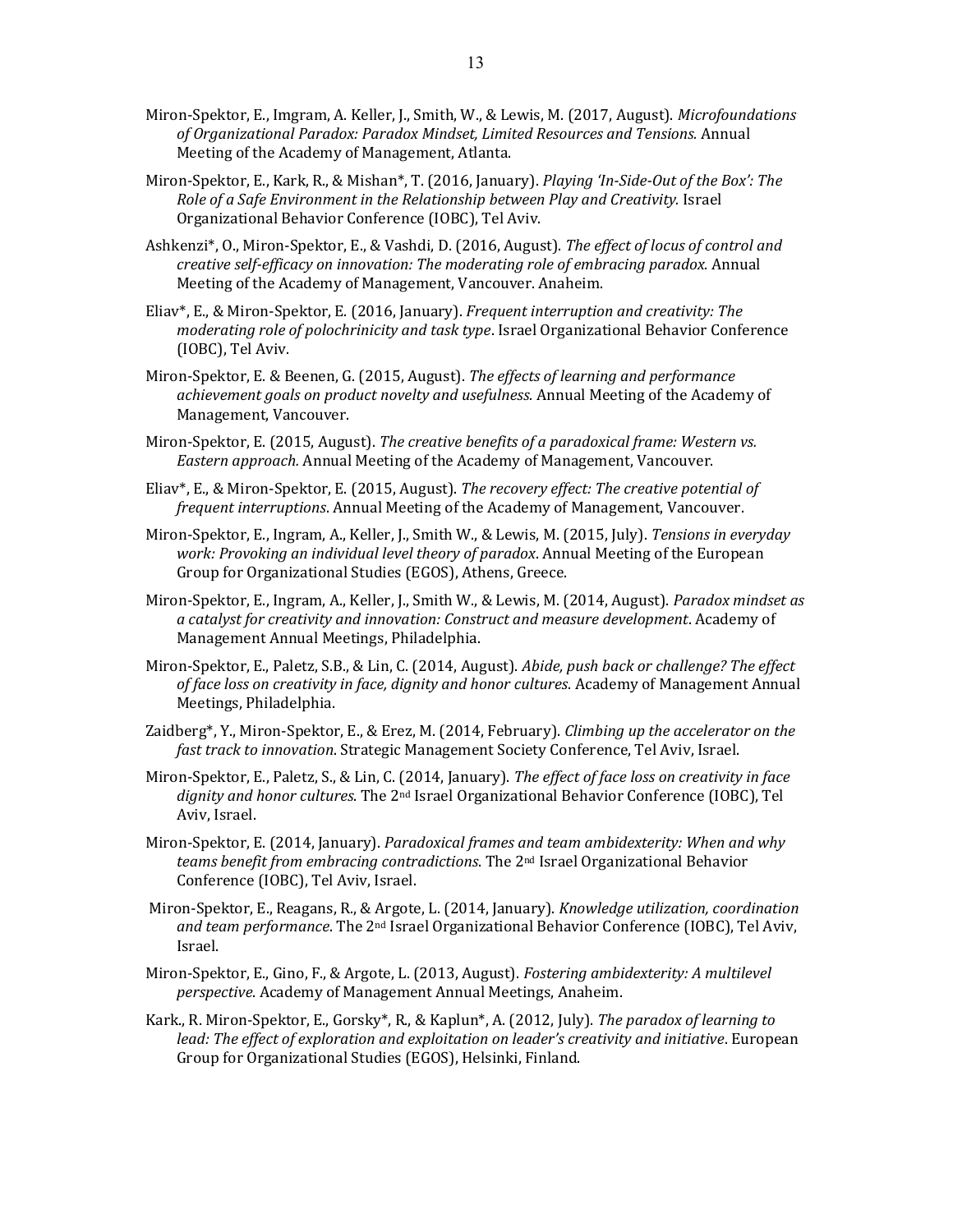- Miron-Spektor, E., & Beenen, G. (2012, August). Both new and useful: How sequential and synchronous goal orientations affect individual creativity. Academy of Management Annual Meetings, Boston.
- Miron-Spektor, E., Gino, F., & Argote, L. (2012, July). Fostering ambidexterity through paradoxical frames: A multilevel perspective. European Group for Organizational Studies (EGOS), Helsinki, Finland. (This paper won the Best Paper Award of the Subtrack of Exploring the Paradoxes of Organizing and Organizations, EGOS, 2012.)
- Miron-Spektor, E., Efrat-Treister\*, D., Rafaeli, A., & Schwartz-Cohen\*, O. (2011, April). Observing anger and creative and analytic thinking. The 26th Annual Conference of the Society of Industrial and Organizational Psychology (SIOP), Chicago, Illinois.
- Miron-Spektor, E., Beenen, G., & Mordehai\*, M. (2011, April). Learning and performance goal orientations and individual creativity: Sequential vs. synchronous approach. The 26th Annual Conference of the Society of Industrial and Organizational Psychology (SIOP), Chicago, Illinois.
- Kark, R, Miron-Spektor, E., Gorsky\*, R., & Kaplun\*, A. (2011, December). *Learning to innovate:* The effect of exploration and exploitation on leaders' innovation. Israel Organizational Behavior Conference (IOBC), Tel Aviv, Israel.
- Miron-Spektor, E., Beenen, G., & Argote, L. (2010, August). The effect of dual goal orientations on individual creativity: A test of sequential versus synchronous approaches. Academy of Management Annual Meetings, Montreal.
- Miron-Spektor, E., & Rafaeli, A. (2009, August). The effects of anger in the workplace: When, where and why observing anger enhances or hinders performance. Academy of Management Annual Meetings, Chicago.
- Miron-Spektor, E., Efrat-Treister\*, D., Rafaeli, A., & Schwarz\*, O. (2009, August). Anger can enhance or hinder performance in creative and structured tasks. Academy of Management Annual Meetings, Chicago.
- Argote, L., & Miron-Spektor, E. (2009, May) Organizational learning. New Directions in Organization Science Special Issue, Pittsburgh, Pennsylvania.
- Miron-Spektor, E., Erez, M., & Naveh, E. (2009, February). The importance of conformists and attentive-to-detail members for team innovation: Reconciling the innovation paradox. Center on Interdisciplinary Groups and Teams Spring Conference, Pittsburgh, Pennsylvania.
- Gino, F., Argote, L., Miron-Spektor, E., & Todorova, G. (2009, February). First, get your feet wet: The effects of prior experience on team innovation. Organization Science Winter Conference, Steamboat Springs, Colorado.
- Miron-Spektor, E., & Argote, L. (2008, August). The effect of paradoxical cognition on individual and team innovation. Academy of Management Annual Meetings, Anaheim, California.
- Argote, L., Miron-Spektor, E., & Reagans, R. (2008, August). The two wonders of experience working together: Unpacking how matching work responsibilities and individual expertise and having a common language contribute to team performance. Academy of Management Annual Meetings, Anaheim, California.
- Miron-Spektor, E., Efrat-Treister\*, D., & Rafaeli, A. (2008, August). Emotions of others and performance in creative and structured tasks: The bright and dark sides of anger. Academy of Management Annual Meetings, Anaheim, California.
- Miron-Spektor, E., Erez, M., & Naveh, E. (2007, August). Balancing innovation attention-to-detail and outcome orientation to enhance innovative performance. Academy of Management Annual Meetings, Philadelphia. Pennsylvania.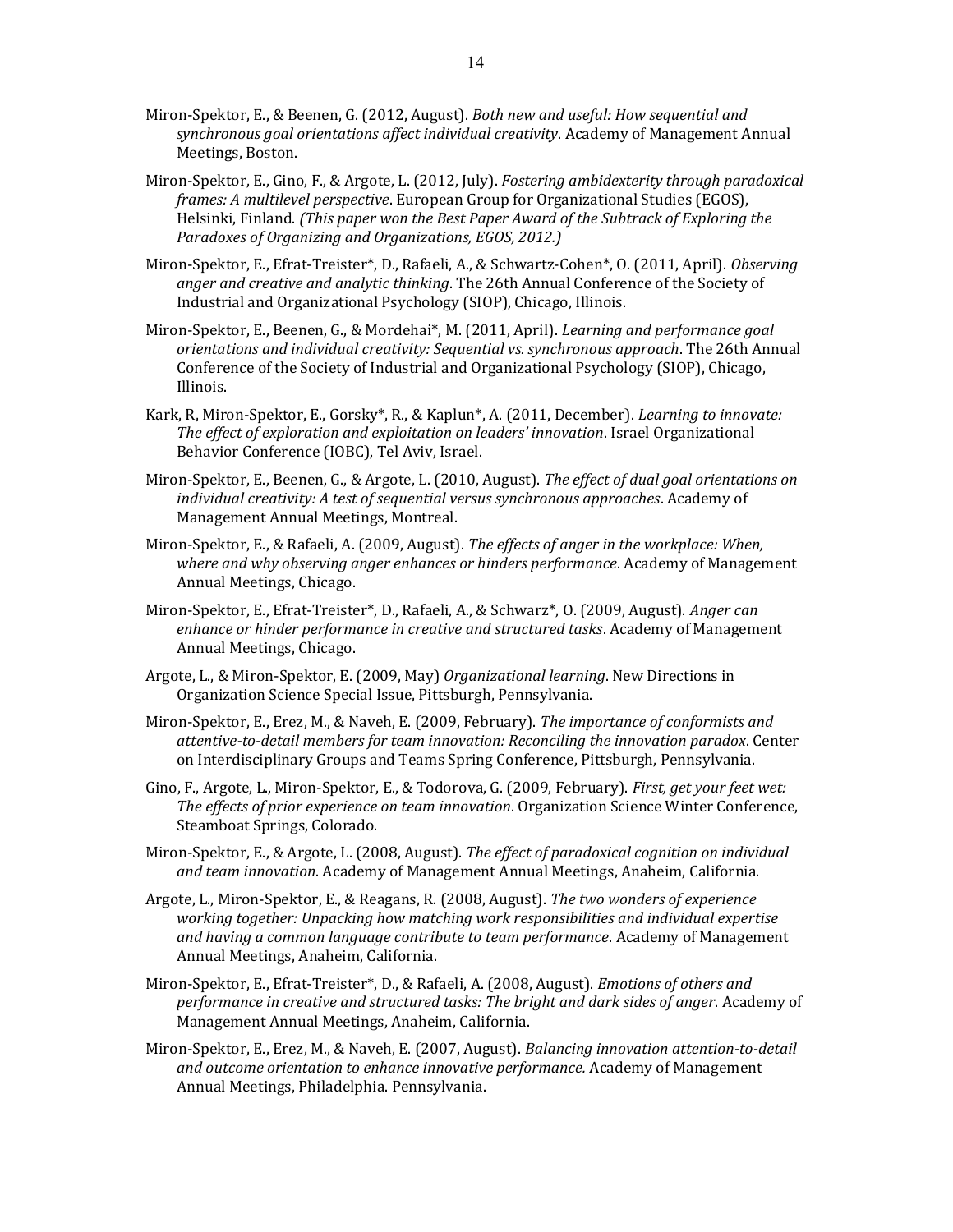- Sivan, T., Miron-Spektor, E., De Haan, U., Fiegenbaum, A., & Erez, M. (2007, August). *Effect of* team processes on new venture team's entrepreneurial knowledge and on the resulting opportunity expected economic value. Academy of Management Annual Meetings, Philadelphia. Pennsylvania.
- Miron-Spektor, E. (2007, June). Balancing exploration and exploitation to enhance innovation: A multilevel approach. Conference on Identity, Innovation and Organizational Learning, Pittsburgh. Pennsylvania.
- Miron-Spektor, E., Erez, M., & Naveh, E. (2006, August). The personal attributes that enhance individual versus team innovation. Academy of Management Annual Meetings, Atlanta. Georgia.
- Sivan, T., Miron-Spektor, E., Fiegenbaum, A., Erez, M., & De Haan, U. (2006, June). The impact of entrepreneurial team characteristics on opportunity expected economic value: The mediating role of competitive knowledge. Babson Kauffman Entrepreneurship Research Conference, Bloomington. Indiana.
- Sivan, T., Fiegenbaum, A., De Haan, U., Miron-Spektor, E., & Erez, M. (2005, November). Entrepreneurial management teams and the opportunity recognition process. Conference on Teams: Composition, Regulatory Processes, and Outcomes, Haifa. Israel.
- Miron-Spektor, E., Erez, M., & Naveh, E. (2005). The combination of innovation, quality, and efficiency in product development and manufacturing: Does quality hinder innovation? The Eighth Conference of the Israel Society for Quality (ISQ), Tel Aviv, Israel.
- Miron-Spektor, E., Erez, M., & Naveh, E. (2005, August). A multilevel approach to innovation: effects of personal characteristics of team members on individual and team performance. Conference on Teams: Composition, Regulatory Processes, and Outcomes, Haifa. Israel.
- Sivan, T., Miron-Spektor, E., De Haan, U., Fiegenbaum, A., & Erez, M. (2005, June). Managing knowledge to affect opportunity discovery—evaluation process to enhance expected economic value. Babson Kauffman Entrepreneurship Research Conference, Boston. Massachusetts.
- Miron, E., Erez, M., & Naveh, E. (2003, August). Does culture matter? A person x organizational culture interaction on performance outcomes of innovation, quality & efficiency. Academy of Management Annual Meetings, Seattle, Washington.

#### Invited Seminars

- 2021 London Business School, ETH Zurich, Bar Ilan University (Psychology)
- 2019 The University of Groningen, Netherlands
- 2018 London School of Economics
- 2017 University of Haifa (Psychology); Tel Aviv University (Business School) INSEAD, Singapore; City, University of London (Cass Business School); London Business School; Imperial College (entrepreneurship); University College London (Business school); INSEAD, France
- 2016 University of Maryland (Business School); University of Delaware (Business School)
- 2015 University College London, UK
- 2014 Tel Aviv University (Business School); Ben-Gurion University (Business School); Technion (IE&M faculty)
- 2012 Hebrew University (Psychology); Hebrew University (Business school)
- 2011 Bar-Ilan University (Psychology); Tel Aviv University (Business School); Technion (IE&M faculty); University of Haifa (Business School)
- 2009 Technion, IE&M faculty, Israel
- 2008 Carnegie Mellon University, US